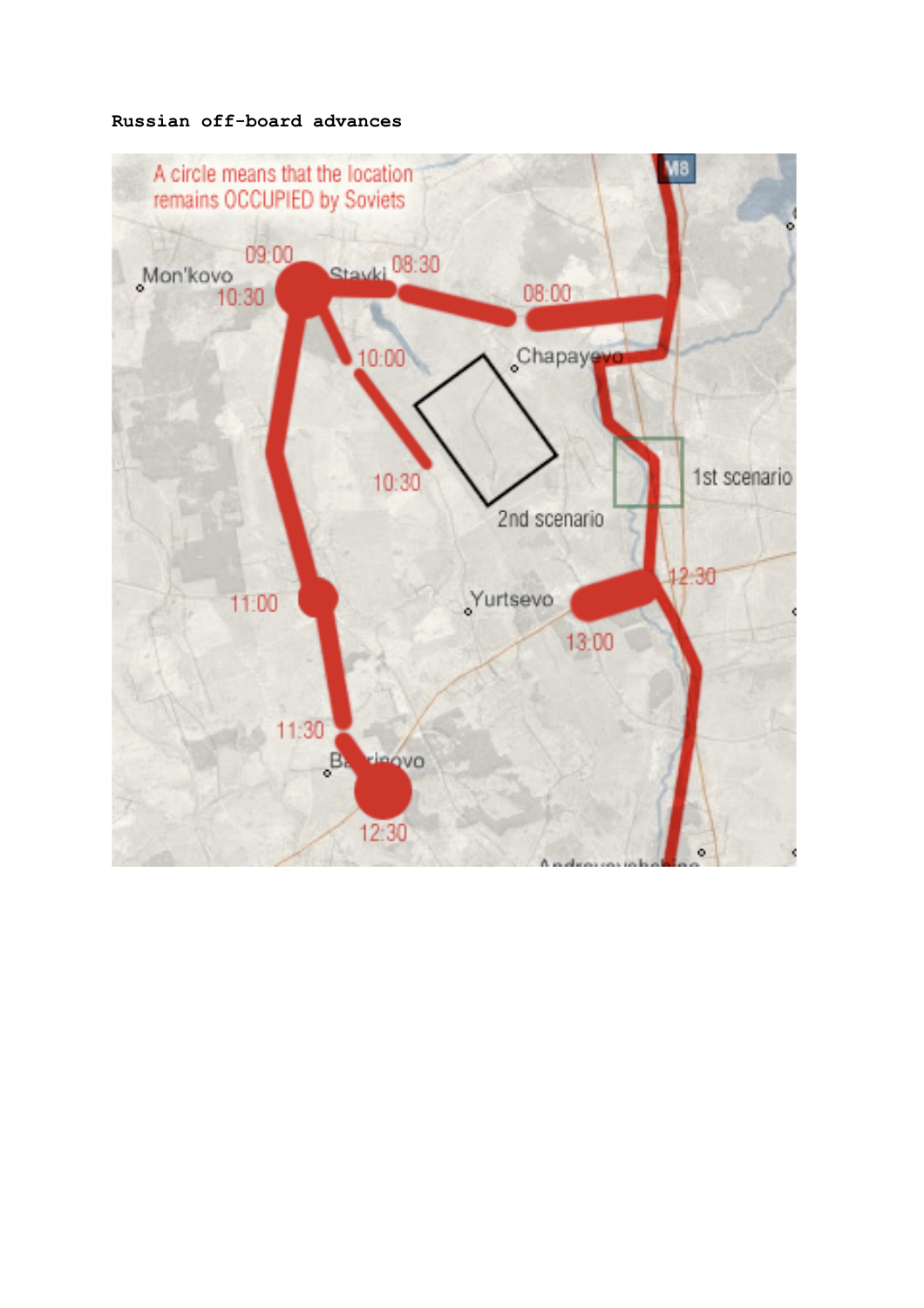## **Events (Soviet)**

| 08:00<br>Turn 1  | Nothing                                                                                                                                                |  |  |  |  |  |  |
|------------------|--------------------------------------------------------------------------------------------------------------------------------------------------------|--|--|--|--|--|--|
| 08:30<br>Turn 2  | German defence at ridgeline D4-E6 collapsing. River<br>crossing successful at Velikii Dvorets. Second<br>echelon of infantry advancing towards Stayki. |  |  |  |  |  |  |
| 09:00<br>Turn 3  | Tanks committed at Velikii Dvorets. Stayki captured<br>by DMU.                                                                                         |  |  |  |  |  |  |
| 09:30<br>Turn 4  | German patrols from the East probing the woods in<br>C5.                                                                                               |  |  |  |  |  |  |
| 10:00<br>Turn 5  | DMU reports repulsing a German mechanized<br>counterattack at Stayki.                                                                                  |  |  |  |  |  |  |
|                  | Scattered Germans seen fleeing in E6-E7 area.                                                                                                          |  |  |  |  |  |  |
| 10:30<br>Turn 6  | DMU relieved by infantry at Stayki, resumes advance<br>south.                                                                                          |  |  |  |  |  |  |
| 11:00<br>Turn 7  | DMU reports spotting a formation of Fw190 aircraft<br>heading East.                                                                                    |  |  |  |  |  |  |
|                  | First Soviet troops spotted across the rivers in E6-<br>E7 area.                                                                                       |  |  |  |  |  |  |
| 11:30<br>Turn 8  | DMU reports engaging German units near Begrinovo.<br>Army HQ reports German lines all along the river<br>close to breaking.                            |  |  |  |  |  |  |
|                  | Soviet forces regrouping in E6-E7 area for a push<br>West.                                                                                             |  |  |  |  |  |  |
| 12:00<br>Turn 9  | Army HQ reports major breakthroughs along the<br>riverline, German troops pulling back or fleeing.<br>Troops advancing rapidly along the highway.      |  |  |  |  |  |  |
| 12:30<br>Turn 10 | DMU has reached it's objective at the highway.                                                                                                         |  |  |  |  |  |  |
| 13:00<br>Turn 11 | DMU reports repulsing several German counterattacks.                                                                                                   |  |  |  |  |  |  |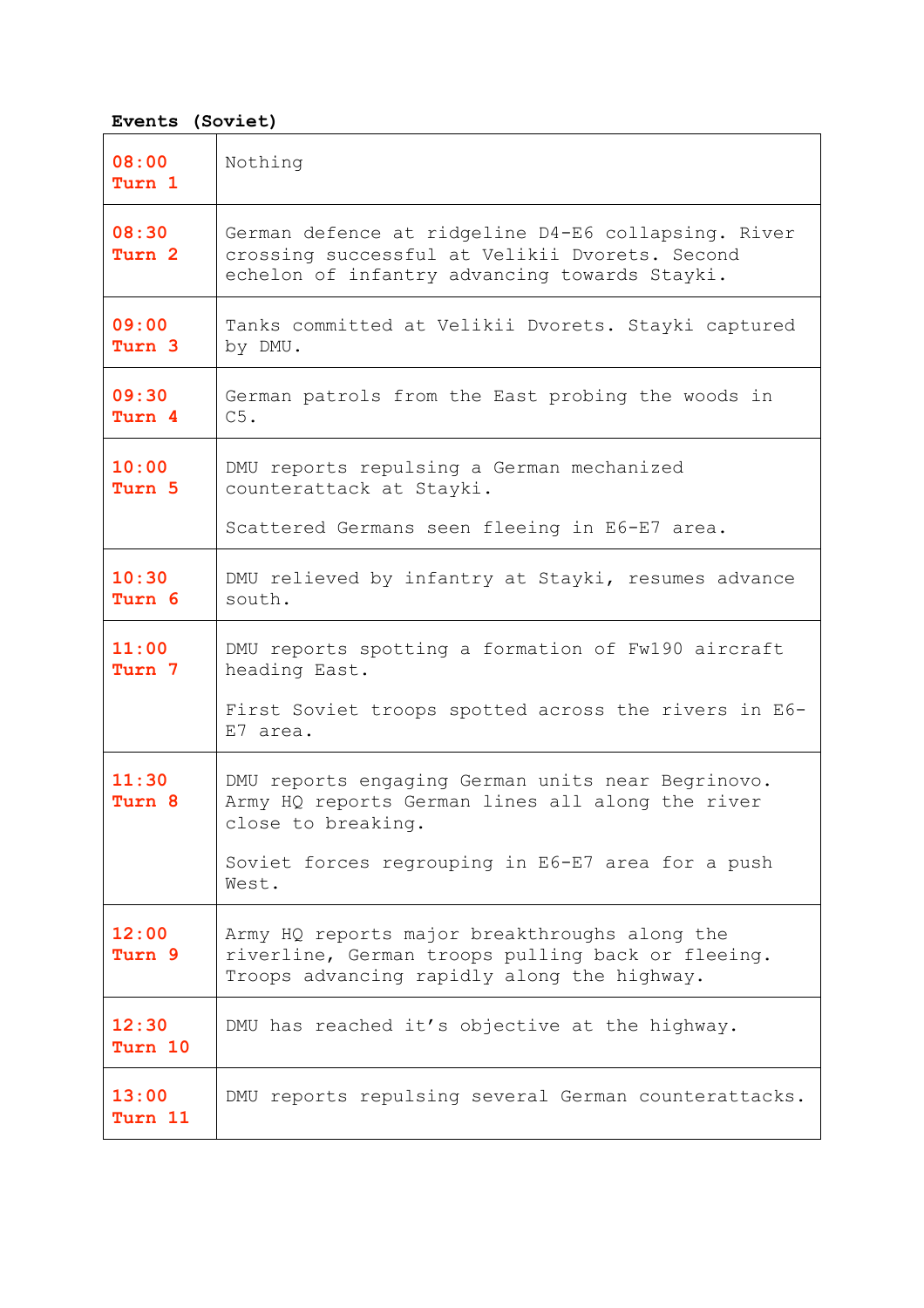## **Events (German)**

| 08:00           | Large westbound mechanized Russian force spotted                                                                                                                                                                                                                    |  |  |  |  |  |  |
|-----------------|---------------------------------------------------------------------------------------------------------------------------------------------------------------------------------------------------------------------------------------------------------------------|--|--|--|--|--|--|
| Turn 1          | moving in area North of the KG.                                                                                                                                                                                                                                     |  |  |  |  |  |  |
| 08:30<br>Turn 2 | Heavy fighting on ridgeline D4-E6. Heavy fighting at<br>Velikii Dvorets. Large westbound infantry formations<br>moving in areas North of the KG.                                                                                                                    |  |  |  |  |  |  |
| 09:00           | German units at Stayki (5km to the northwest of KG                                                                                                                                                                                                                  |  |  |  |  |  |  |
| Turn 3          | positions) repulsing Soviet mechanized attacks.                                                                                                                                                                                                                     |  |  |  |  |  |  |
| 09:30<br>Turn 4 | Soviet motorized formations spotted moving south of<br>Stayki. Soviet armoured units engaging Germans lines<br>on the western bank of the river at Velikii Dvorets.<br>Southern regiment of 452 Division urgently requests<br>permission to withdraw from Korps HQ. |  |  |  |  |  |  |
| 10:00<br>Turn 5 | Stayki reported lost to a large Russian tank and<br>infantry force.<br>German infantry units retreating in disorder in E6-<br>E7 area.                                                                                                                              |  |  |  |  |  |  |
| 10:30           | Russian motorcycle scouts spotted 2km to the West of                                                                                                                                                                                                                |  |  |  |  |  |  |
| Turn 6          | KG positions.                                                                                                                                                                                                                                                       |  |  |  |  |  |  |
| 11:00           | Korps HQ authorizes front line units to retreat to                                                                                                                                                                                                                  |  |  |  |  |  |  |
| Turn 7          | secondary positions.                                                                                                                                                                                                                                                |  |  |  |  |  |  |
| 11:30<br>Turn 8 | All radio communication to Korps HQ lost.<br>Russian infantry and mechanized troops spotted<br>regrouping in E6-E7 area.                                                                                                                                            |  |  |  |  |  |  |
| 12:00           | German units engaging Russian tanks near Bagrinovo                                                                                                                                                                                                                  |  |  |  |  |  |  |
| Turn 9          | 10 km southwest of KG position.                                                                                                                                                                                                                                     |  |  |  |  |  |  |
| 12:30           | German units unable to dislodge Russians from their                                                                                                                                                                                                                 |  |  |  |  |  |  |
| Turn 10         | positions near Bagrinovo.                                                                                                                                                                                                                                           |  |  |  |  |  |  |